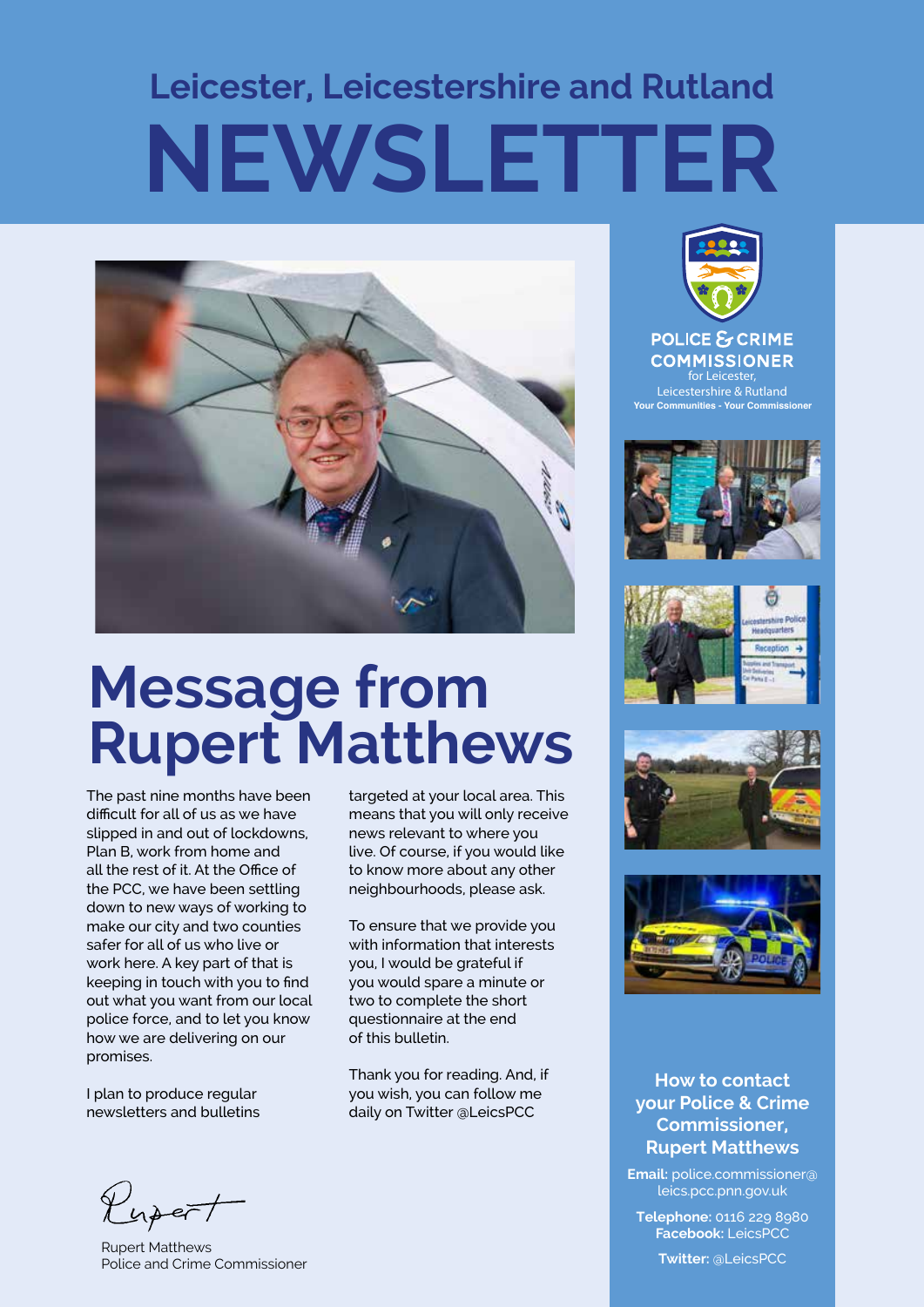### Budget set for Robust Policing in Leicester, Leicestershire and Rutland



After weeks of meetings, number crunching, querying, and tweaking, the budget has finally been set to provide effective financial muscle to the police force, so they can make our streets safer for all in Leicester, Leicestershire and Rutland.

My budget has been designed to provide the Chief Constable with the necessary funding to improve local policing, as set out in my ambitious Police and Crime Plan.

#### **I'M NOT ASHAMED TO SAY THAT I HAVE HIGH EXPECTATIONS. IN PARTICULAR, I WANT TO SEE:**

 $\blacksquare$  more police visibility in the entire force area

■ more neighbourhood policing playing a major role across our city and two counties

■ more collaboration with the police working closely with residents, listening, and responding to the concerns raised in every community

■ more communications between the police and the law-abiding public

■ more work to tackle crime in rural communities and, having spoken to many victims of crime, more much-needed support

#### **NOW, DOWN TO THE NUTS AND BOLTS, HERE'S WHAT THE 2022-23 BUDGET OF £223.2M WILL GO TOWARDS:**

■ Delivering a more robust policing service tailored around the views of local people

■ Work to increase public confidence in policing

■ Boosting the response to rural crime

■ Enabling a focus on business crime

■ Strengthening the work to address violent, serious and organised crime

■ Enhancing Criminal Justice work to bring more offenders to iustice

■ Improving the work to tackle domestic abuse

■ Supporting crime prevention and early intervention work to reduce the number of offences committed

■ Supporting volunteer and Neighbourhood Watch Schemes

■ Strengthening the use of technology

■ Supporting the delivery of the third year of the Government's 20,000 police officer uplift programme

■ Delivering a balanced budget to maintain quality of service provision in future years



#### **EXTRA HELP FROM GOVERNMENT FUNDING**

This year we have been granted an impressive £1.78m to help us protect the public and keep them safe from harm. In future editions I will let you know just how successful we, and our partners in the force, local authorities and community groups have been. It's important to tell you just what this means to you, where you live. And I will in future editions of this newsletter.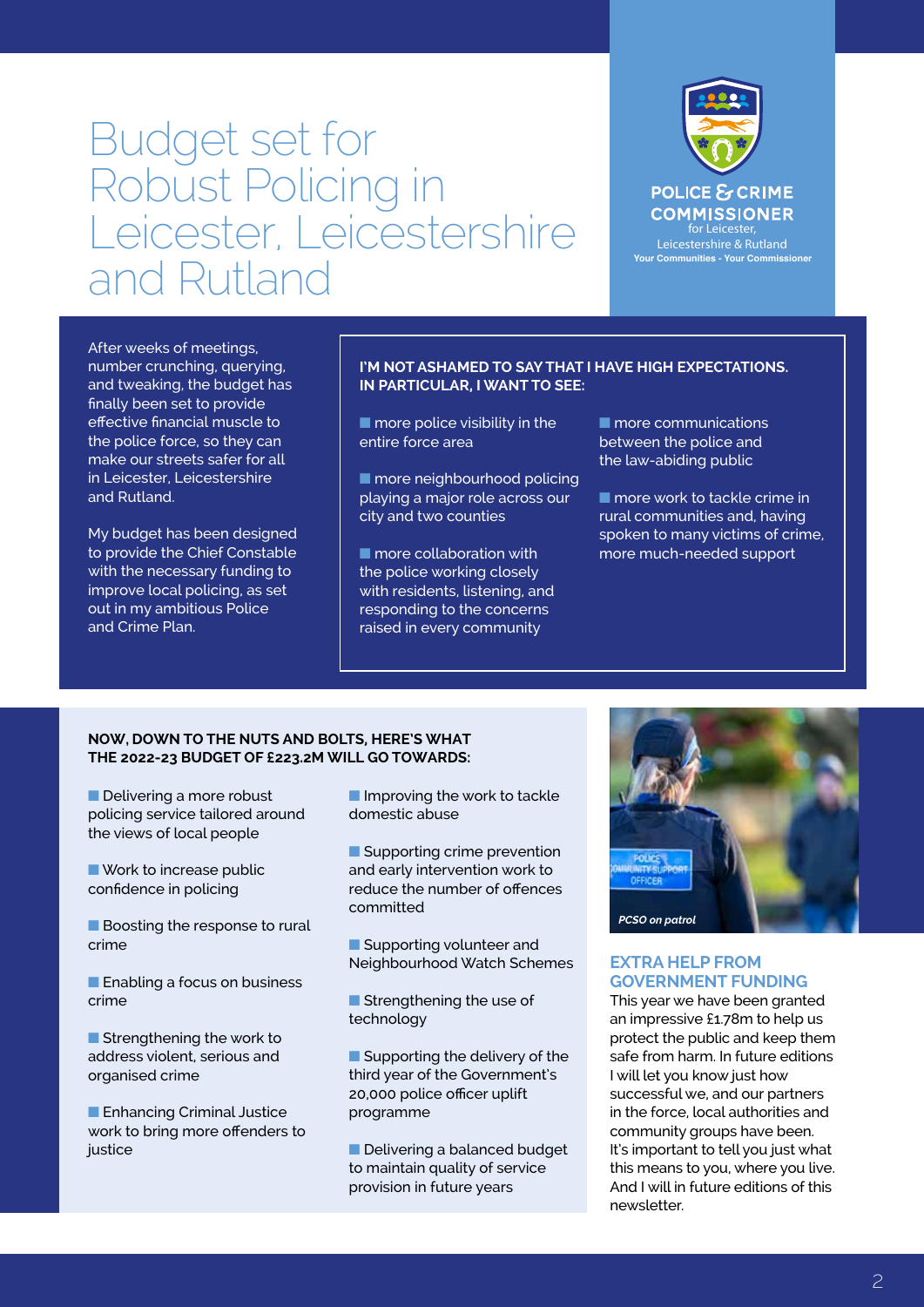### Everyone's Plan

Now that my Police and Crime Plan is in place, my mission is to get it working for everyone and make life safer for our residents, businesses, and visitors who help boost the local economy. I'm hugely grateful to the 2000 plus residents, councils and local stakeholders who responded to my survey and helped shape future policing priorities.

As a result, the plan ensures efficient, robust, and professional policing services, supported by commissioned services and partnership working.

However, it's important to stress that one size doesn't fit all. The plan will flex across the city and two counties to account for different communities, their specific identities, problems and the need for their solutions.

But one thing all communities have in common is the desire to see police officers on their streets and to know that they are there when they need them. For this reason, this plan aims to level up resources so every community feels justly supported and protected, including our more rural towns and villages.



*Rupert meets rural officers*



### What this means where you live

**The plan defines several ambitious goals, and here's a flavour of what's to come:**

■ Creating a larger force of Special Constables from local communities

■ Removing barriers to recruitment and ensuring Leicestershire Police is representative of the diverse communities it serves.

■ Ensuring the force is structured to provide an outstanding response to rural criminality and wildlife crime

■ Developing dedicated rural crime teams in each of the Neighbourhood Policing Areas outside of the City

■ Creating dedicated business crime leads to build better relationships with businesses in each area

■ Driving down violent crime, including knife crime

■ Improving the quality of service for domestic abuse investigations, including greater use of body-worn cameras and domestic violence protection orders/perpetrator programmes.

You can read the entire plan online here (LINKxxxxxxxxxxxxxxxxxxxxxx), and printed versions will soon be available.